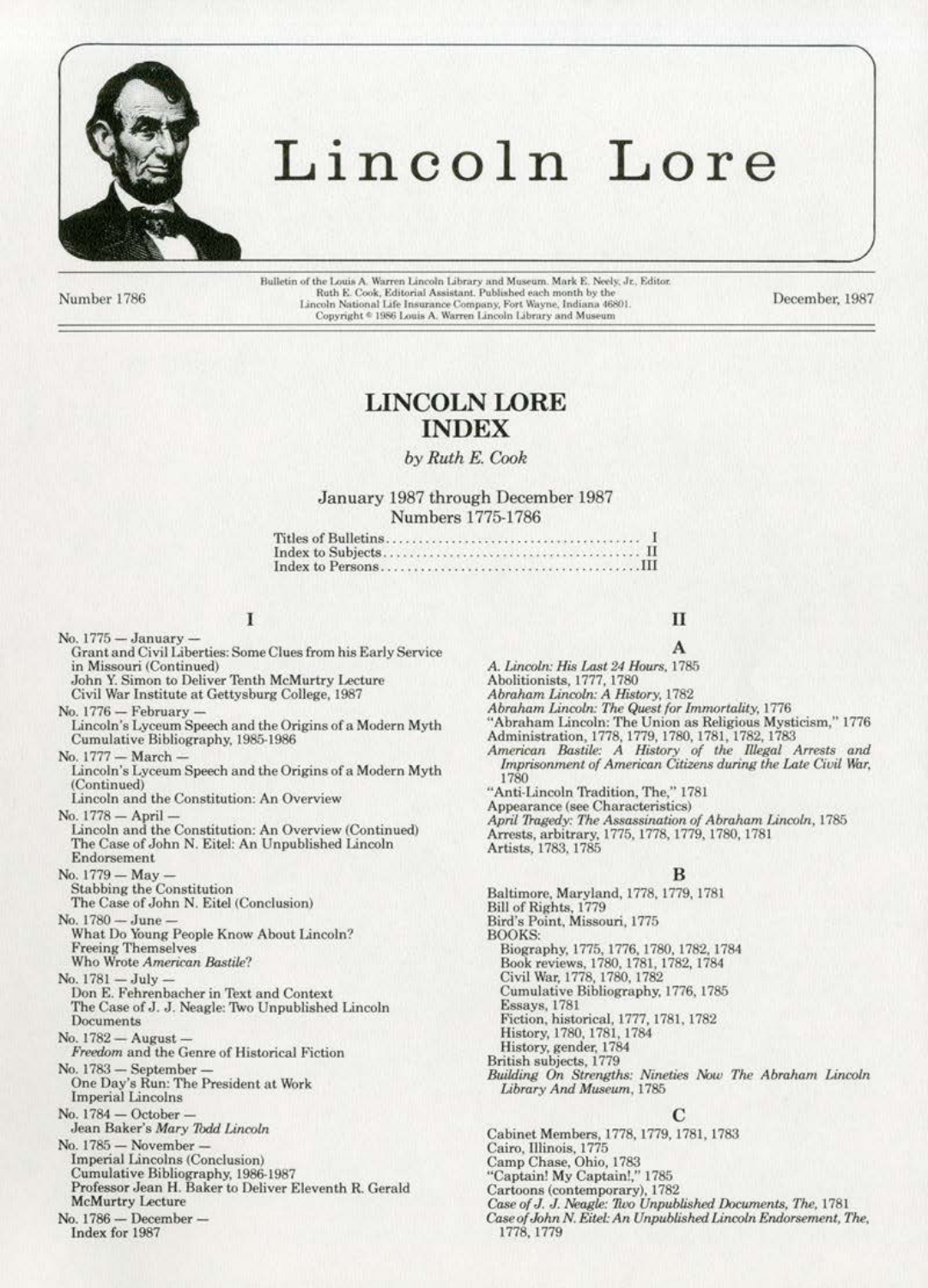**CHARACTERISTICS:** Abraham Lincoln, 1779, 1781 Mary Todd Lincoln, 1784 Nineteenth-century women, 1784 Robert Todd Lincoln, 1784<br>Chicago, 1784<br>Chloral hydrate, 1784 Chronology, history, 1780<br>Civil liberties, 1775<br>CIVIL WAR: Atrocities, 1783 Causes of, 1781 Civil War and Lincoln, 1775, 1776, 1777, 1778, 1780<br>Civilians, 1775, 1778, 1779, 1780, 1781 Clothing and supplies, 1778 Draft and bounty system, 1778<br>Fiction, 1782 Frauds and swindles, 1778 Military commanders, 1775, 1782, 1783 Recruiting system, 1778<br>Study of, 1781<br>Civil War Institute, 1775 Clemency, 1779 Cold War and the Income Tax: A Protest, The, 1776, 1777<br>Collected Works of Abraham Lincoln, The, 1781, 1783 Comparison with others, 1776 Comparison with others, 1776<br>
Compromise of 1850, 1781<br>
Compromise of 1850, 1781<br>
Confederates' "Native Guard, Colored," 1782<br>
Confiscation acts, 1775<br>
Conservator for Mary Todd Lincoln, 1784<br>
Constitution, 1776, 1777, 177 Copperheads in the Middle West, The, 1780<br>CORRESPONDENCE: Abraham Lincoln, 1779, 1781<br>Mary Todd Lincoln, 1784 Courts martial, 1775, 1783 Crisis of the House Divided: An Interpretation of the Issues in the Lincoln-Douglas Debates, 1776<br>Culture, nineteenth century, 1784

Death penalty, Lincoln and the, 1783<br>Declaration of Independence, 1778<br>"Deep Reading of Lincoln, The," 1781<br>Democratic Party, 1777, 1778, 1781<br>Democratic platform, 1848, 1777<br>Disclators, 1776, 1783<br>Dictators, 1776, 1777<br>Di Disloyalty, 1778, 1779 Don Fehrenbacher in Text and Context, 1781 Dreams, 1776 Dred Scott Decision, 1777, 1778, 1779, 1780

### Е

Education, twentieth century, 1780 Educational Excellence Network, 1780<br>Elections of 1860 and 1862, 1782 Emancipation Proclamation, 1776, 1780, 1782, 1783 Emancipation Proclamation January 1, 1863: Milestone Documents in the National Archives, The, 1776 Ethnocultural thesis, 1781

#### F

Family portraits, 1783, 1784, 1785<br>"Female World of Love and Ritual: Relations Between Women<br>in the Nineteenth Century America, The," 1784 "Fictional Lincoln, The," 1781 Florida, 1784<br>Fort Lafayette, 1779<br>Fort McHenry, 1779<br>Fort Monroe, 1779<br>Freedmen, 1776 Freedom (by Safire), 1782, 1785 Freedom and the Genre of Historical Fiction, 1782 Free-fire zone, 1775 Freeing Themselves, 1780<br>Frontier Years of Abe Lincoln: In the Words of His Friends and

Family, The, 1776

# G

Genealogy, Lincoln, 1781<br>General Orders Number 100, 1783 Germany, 1776 Gettysburg College, 1775 Globe Tavern, 1784<br>Governors, 1779, 1780, 1782 Grant and Civil Liberties: Some Clues from his Early Service in Missouri, 1775 Great Britain, 1777

### н

Habeas Corpus, Writ of, 1775, 1780 Historiography, Lincoln, 1781 History, decline of the study of, 1780<br>Horatio Seymour of New York, 1782 Hospitals, military, 1781 House Divided: Lincoln And His Father, 1775, 1785

#### τ

Illinois History, 1776<br>Illinois State Bank, 1777<br>Illinois Times, 1785 Illiteracy, cultural, 1780<br>Imperial Lincolns, 1783, 1785 In Lincoln's Time: Sources on Nineteenth Century America in The William E. Barton Collection, 1776 Income tax, 1777 Insanity File: The Case of Mary Todd Lincoln, The, 1776, 1784 Internal improvements, 1777 International law, 1775

Jean Baker's Mary Todd Lincoln, 1784 John Y. Simon to Deliver Tenth McMurtry Lecture, 1775 Journal of Women in Culture, A, 1784

Kansas-Nebraska Act, 1778, 1780, 1781

- 
- Lexington, Kentucky, 1784<br>Life of Thurlow Weed: Volume II, Memoir, The, 1782
- Lincoln: A Novel, 1782
- Lincoln and the Constitution: An Overview, 1777, 1778
- Lincoln and the Economics of the American Dream, 1776, 1781<br>"Lincoln at the Lyceum: The Problem of Ambition in the Post-
- Heroic Age," 1776 Lincoln Furnishings: Furniture and Accessories Used in the
- Lincoln Family Home at Eighth and Jackson in Springfield, Illinois, The, 1776<br>Lincoln Handbill of 1837: A Rare Document's History, The, 1776
- Lincoln Herald, 1785
- Lincoln Image: Abraham Lincoln and the Popular Print, The, 1783, 1785
- Lincoln in Text and Context: Collected Essays, 1781
- Lincoln Newsletter (Lincoln College), 1785
- Lincoln the Constitutional Lawyer, 1777
- Lincoln's Connections With The Illinois & Michigan Canal, His Return From Congress In '48, And His Invention, 1785
- Lincoln's estate, 1784
- Lincoln's Lyceum Speech and the Origins of a Modern Myth, 1776,<br>1777
- Lincoln's Manager: David Davis, 1784
- 
- Lincoln's reputation, 1780<br>Lincoln's Springfield Home: Miniature Replica, 1776
- 
- Long Loom Of Lincoln, The, 1785<br>LOUIS A. WARREN LINCOLN LIBRARY AND MUSEUM: Annual Lincoln Lecture, R. Gerald McMurtry, 1775, 1779, 1785

Lincoln Lore, 1776, 1778, 1780, 1781

#### M

Map, Missouri, 1775

Martial law, 1775 Mary Todd Lincoln: A Biography, 1784, 1785

Maryland, 1779

Mexican War, 1777, 1780

Michigan's Monumental Tributes To Abraham Lincoln, 1785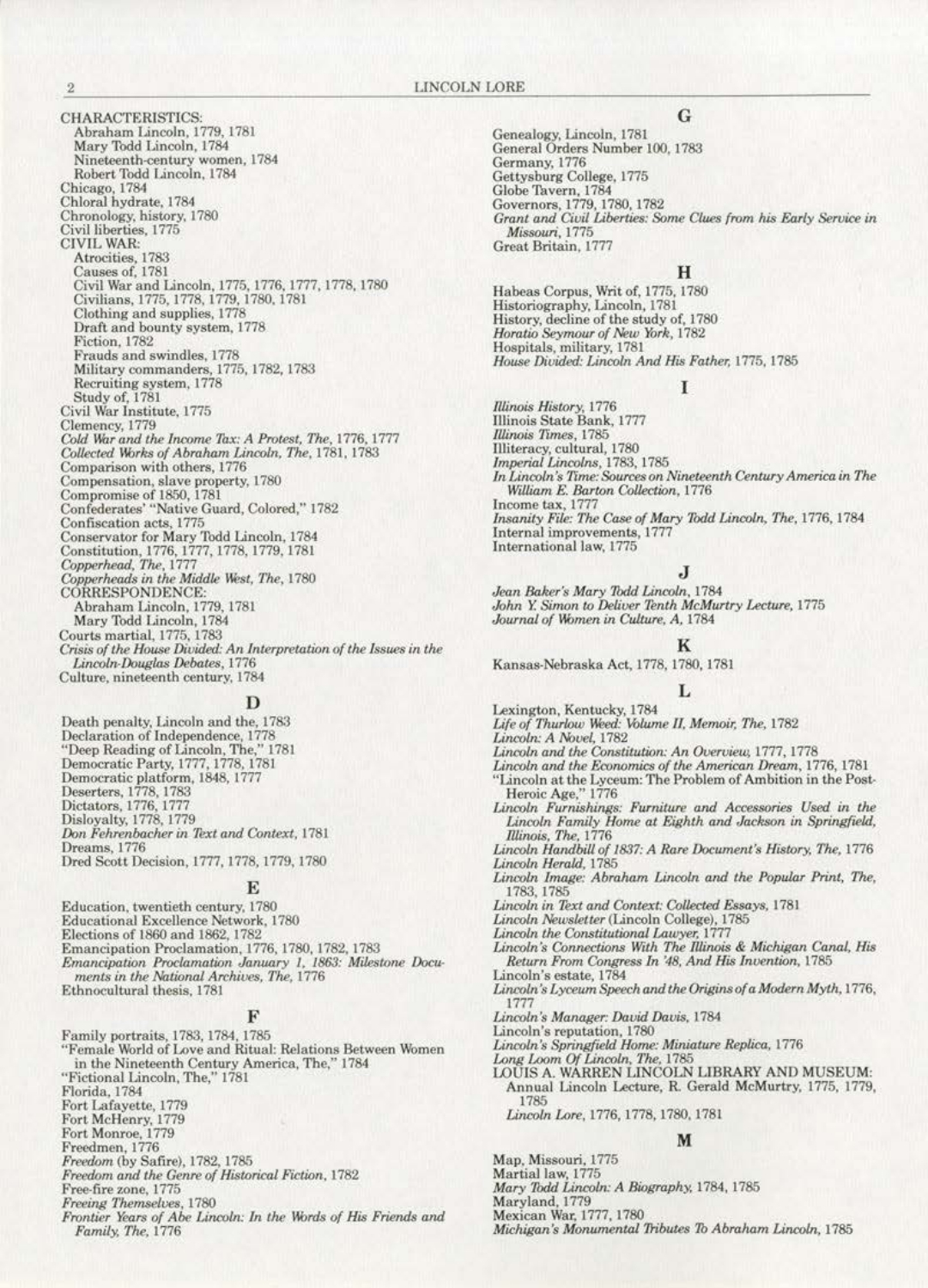**MILITARY PROBLEMS:** Civil courts, 1775<br>Foraging, 1775 Military Commission, 1775 Tribunals, 1775 Missouri, 1775, 1783 Mob rule, 1775 Mr. Lincoln's War On The South, 1785

# N

National Archives, 1783 National Assessment of Educational Progress, 1780 National bank, 1777 National Endowment for the Humanities, 1780 Navy, 1778 "New Political History and the Coming of the Civil War, The," 1781 "New Political History, The," 1781 New Salem, Illinois, 1781<br>New York City, 1777, 1778, 1780, 1781, 1782 New York City Draft Riots, 1777, 1782<br>NEWSPAPER COVERAGE:<br>Albany *Evening Journal*, 1782 Baltimore Sun, 1780<br>Chicago Tribune, 1781<br>Dubuque Herald, 1780<br>Dubuque Telegraph, 1780<br>Harper's Weekly, 1784 Illinois State Journal, 1781 International Herald Tribune, 1780 New York Standard and Statesman, 1782 New York Times, 1782 Opinions of Mary Todd Lincoln, 1784 Northwest Ordinance of 1787, 1778 'Not Much of Me': Abraham Lincoln as a Typical American," 1785

Novelists, historical, 1782

#### 0

Oath of allegiance, 1779, 1783 Old Capitol Prison, 1778, 1779, 1780, 1783 Oregon boundary question, 1777<br>Original and Three Great Historical Persons: Shakespeare, Lincoln, and Pestalozzi, The, 1776

Papers of the Abraham Lincoln Association, 1776 Papers of Ulysses S. Grant, The, 1775<br>Pardon (Executive), 1783 Partisanship, 1782 Patricide in the House Divided: A Psychological Interpretation of Lincoln and His Age, 1776 Patriotic Gore, 1777 Patriotic Gore: Studies in the Literature of the American Civil War, 1776 Patriotism Limited, 1862-1865, 1778<br>Pension, Mary Todd Lincoln's, 1784<br>"Perpetuation of Our Political Institutions, The," 1776, 1777 PHOTOGRAPHS: Alexander Gardner, 1783, 1785 Anthony Berger, 1783, 1785<br>Carte-de-visites, 1783, 1785 G. F. Bouvé & Co., 1783 Henry F. Warren, 1783<br>Imperial-size, 1783, 1785 "Last Photograph the President Sat For, The," 1783 Lincoln and Tad by Alexander Gardner, 1783<br>Mathew Brady, 1783, 1785 Philip & Solomons, 1783 "President Lincoln and His Son Thaddeus, The Last Photograph the President Sat For," 1783 "Prest. Lincoln and his son "Tad,"" 1785<br>Pickets, Union, 1775 PICTURES Confederate soldiers taking the oath of allegiance, 1785<br>President Lincoln and Family Circle (J. Smith), 1785 Lincoln family portraits, 1783, 1784, 1785 President Lincoln and Family Circle (Lyon & Co.), 1785<br>President Lincoln and His Family (Joseph Hoover), 1785<br>Political parties, 1777, 1778, 1780, 1781, 1782

Political prisoners, 1780 Politics and Mary Todd Lincoln, 1784 Preliminary Emancipation Proclamation, 1780 Presidential powers, 1783 Printmakers, 1785<br>Prisoner of State, The, 1780 Prisoners, civilian, 1775, 1780<br>Prisoners of war, 1780, 1783 Propaganda, 1781 Psychoanalysis, 1777 Psychohistorians, 1776, 1777, 1781

### $Q, R$

R. Gerald McMurtry Lecture, 1775, 1785 Radical Republicans, 1780 Railroads, 1775 "Real Abraham Lincoln, The," 1776 Recollections of Lincoln (Lamon), 1782<br>Recollections of the Civil War, 1778 Republican Party, 1777, 1778, 1779, 1780, 1781, 1782 Rules and Articles of War, 1775 Russia, 1776, 1777

### S

Sangamon River, 1777 Sanitary Fair, Chicago, 1783 Séances, 1784 Secessionists, 1779 Secret Baptism of Abraham Lincoln, The, 1776<br>Shrine of Party, 1781 Six Months at the White House with Abraham Lincoln, 1783 Slave territory, expansion of, 1777<br>Slavery, 1776, 1777, 1778, 1779, 1780, 1781, 1784 Social history, 1784<br>Socialist beliefs, 1777 Southern Democrats, 1782 **SPEECHES** Cooper Institute, 1778 Discoveries and inventions, 1777 Galena, Illinois, 1781<br>Gettysburg Address, 1776<br>House Divided, 1781<br>Sub-Treasury (1839), 1777 Young Men's Lyceum, 1776, 1777 Spies, 1775, 1778, 1783<br>Spiritualism, 1784 Springfield, 1776, 1784 Stabbing the Constitution, 1779 Susquehanna River, 1781

#### т

Trials of Mrs. Lincoln: The harrowing never-before-told story of Mary Todd Lincoln's last and finest years, The, 1785<br>"True Likenesses," "Iron Masks," And "The Animal Himself": Abraham Lincoln From Life, 1785

Unconditional Surrender And The Rhetoric Of Total War: From Truman To Lincoln, 1785 United States Senate, Lincoln as candidate for, 1784

Virginia, 1778, 1783

#### W

War Department, 1778

War of 1812, 1779 Washington, D. C., 1781, 1783, 1784

What Do Our 17-Year-Olds Know? A Report on the First National Assessment of History and Literature, 1780 What Do Young People Know About Lincoln?, 1780

Whig Party, 1777<br>WHITE HOUSE:

Artists, 1783

Levee, 1783

Séances, 1784

Who Wrote American Bastile?, 1780